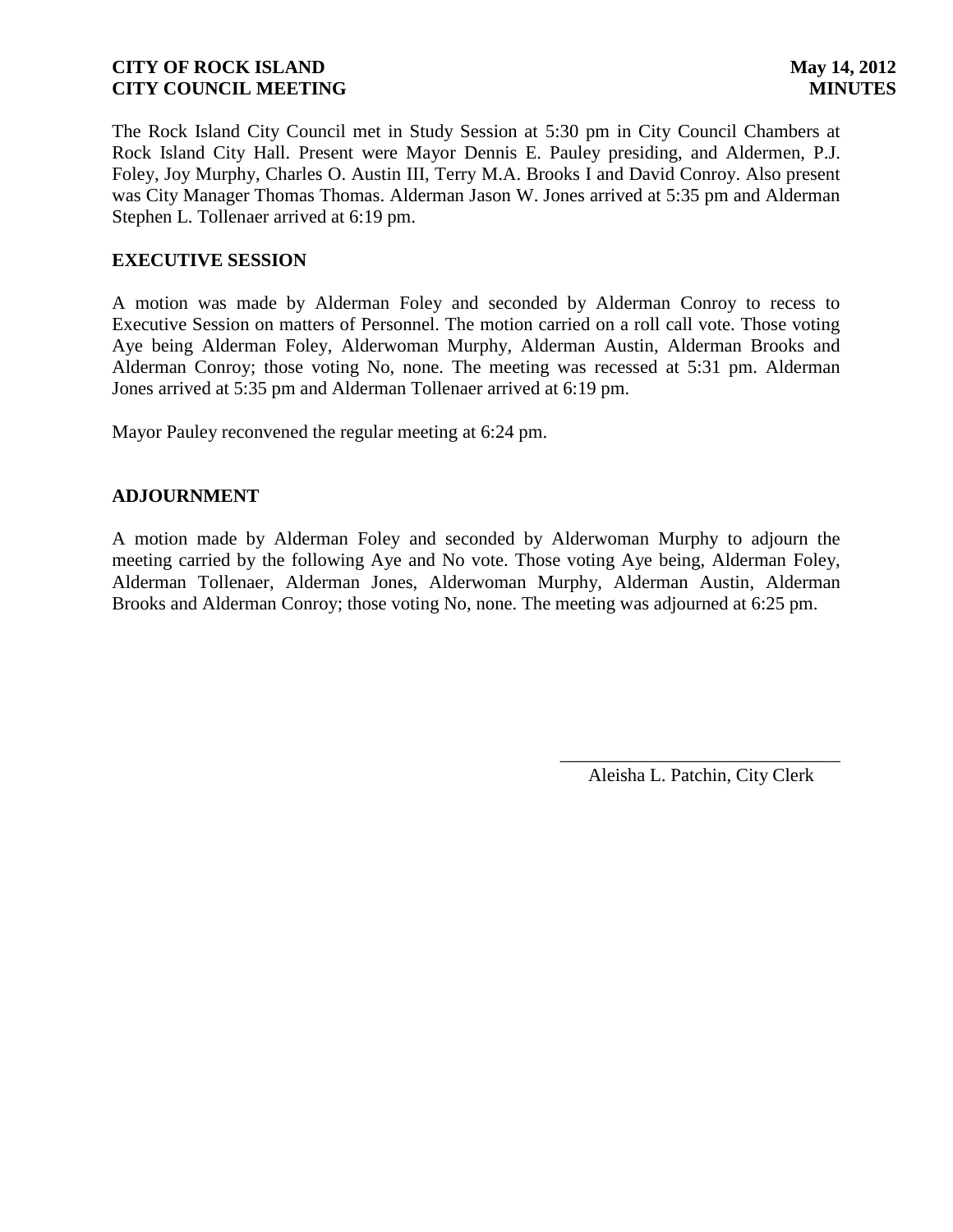Rock Island City Council met in regular session at 6:45 pm in Council Chambers of Rock Island City Hall. Present were Mayor Dennis E. Pauley presiding, and Aldermen, P. J. Foley, Stephen L. Tollenaer, Jason W. Jones, Joy Murphy, Charles O. Austin III, Terry M.A. Brooks I and David Conroy. Also present were City Manager Thomas Thomas and City Attorney Ted Kutsunis.

### **Introductory Proceedings**

Mayor Pauley called the meeting to order and led in the Pledge of Allegiance. Alderman Brooks gave the Invocation.

## Agenda Item #5 **Minutes of the meeting of May 7, 2012.**

A motion was made by Alderman Austin and seconded by Alderman Jones to approve the Minutes of the meeting of May 7, 2012 as printed. The motion carried by the following Aye and No vote; those voting Aye being, Alderman Foley, Alderman Tollenaer, Alderman Jones, Alderwoman Murphy, Alderman Austin, Alderman Brooks and Alderman Conroy; those voting No, none.

### Agenda Item #6 **Update Rock Island by Mayor Pauley.**

Mayor Pauley stated that the Keep Rock Island Beautiful annual Bike Path Cleanup will be held on Saturday, May 19, 2012. It was noted that all volunteers will meet at the City of Rock Island parking lot at the corner of 20<sup>th</sup> Street and 1<sup>st</sup> Avenue at 8:00 am. Mayor Pauley advised that the cleanup is usually completed by 11:00 am. Mayor Pauley added that all cleanup supplies, gloves and bottled water will be provided. It was noted that for more information, contact Carolyn Fuller of Keep Rock Island Beautiful at (309) 786-1334.

Mayor Pauley stated that City Manager Thomas Thomas announced that Jeff Eder will be the new Community and Economic Development Director for the City of Rock Island. It was noted that his official start date will be June 4, 2012. The Mayor commented that Mr. Eder most recently worked as the Director of Community Development for the Village of Franklin Park, Illinois. Mayor Pauley offered that Mr. Eder will be responsible for planning, organizing, and directing the activities of the Community and Economic Development Department. Mayor Pauley advised that Mr. Eder has a Masters of Business Administration from Indiana University (1997) and a Bachelor of Urban Planning and Development and Bachelor of Science in Environmental Design from Ball State University (1993). Mayor Pauley added that Mr. Eder is an Economic Development Institute graduate from the University of Oklahoma (2002).

Mayor Pauley advised that beginning today, Monday, May 14, 2012, the northbound lane on 24<sup>th</sup> Street from Blackhawk Road to the south entrance of the Rock Island Fitness and Activity Center (RIFAC) will be closed due to an emergency storm sewer repair. It was noted that RIFAC will be open during normal business hours. Mayor Pauley advised to please follow all posted construction signs for detour directions and watch for trucks entering and leaving the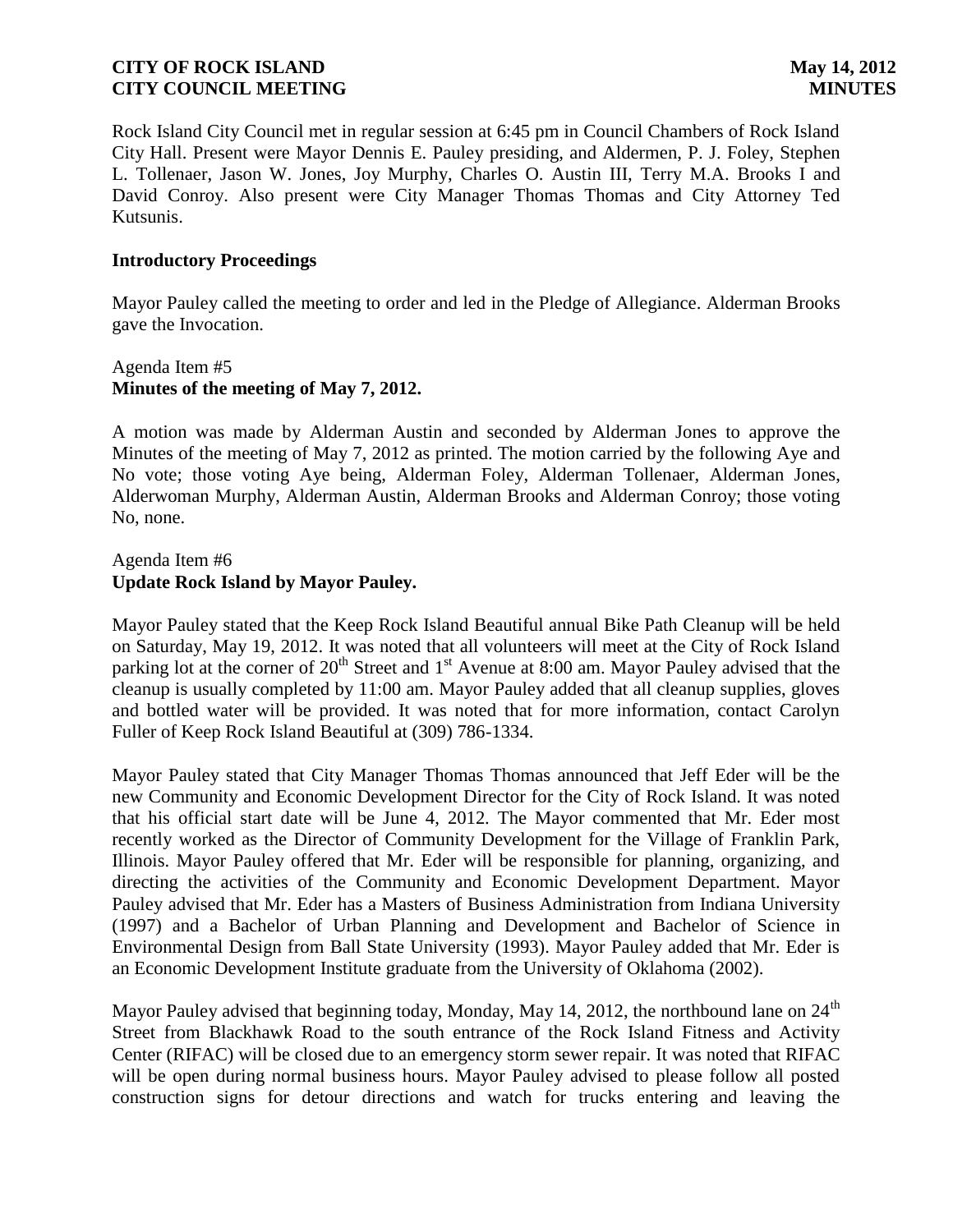construction zone. Mayor Pauley indicated that the anticipated date for resuming traffic is Friday, May 18, 2012. Mayor Pauley added that the City of Rock Island is sorry for any inconvenience due to this road closure and appreciates the patience and consideration of the traveling public.

Mayor Pauley stated that the 2012 Heart Walk to raise awareness and funds for the American Heart Association will take place on Saturday, May 19, 2012 at the Great River Plaza in the District of Rock Island. Mayor Pauley indicated that the festivities will begin at 8:00 am and the walk starts at 9:30 am. It was noted to register to walk at [www.quadcitiesheartwalk.org](http://www.quadcitiesheartwalk.org/) or call (563) 323-4321.

#### Agenda Item #7

# **Presentation by the Quad City Riverfront Council.**

Timothy Huey, President of the Quad City Riverfront Council stepped forward. Mr. Huey was also accompanied by Meghan Overton of Bi-State Regional Commission, Joe Taylor, President of the Quad City Convention and Visitors Bureau and Rock Island Parks and Recreation Director Bill Nelson.

Mr. Huey stated that they were delighted to be at the meeting during tourism week. Mr. Huey advised that the Quad City Riverfront Council is a Bi-State Council made up of representatives of all of the communities along the river. Mr. Huey then presented the City of Rock Island and the Quad City Convention and Visitors Bureau with Certificates of Appreciation for the collaboration between the City and the Quad City Convention and Visitors Bureau for the 2011 Train Festival that brought thousands to downtown Rock Island to celebrate the history of transportation on and along the river.

Mayor Pauley thanked the Quad City Riverfront Council for the Certificate of Appreciation. Mayor Pauley stated that Bill Nelson and staff spent numerous hours on this project. Mayor Pauley added that all of the work that was put into the project is greatly appreciated.

#### Agenda Item #8

## **Proclamation declaring the week of May 20 through May 26, 2012 as National Public Works Week.**

Mayor Pauley read the Proclamation. Public Works Director Bob Hawes accepted the Proclamation and thanked the Mayor and Council for their support. Mr. Hawes stated that an open house will not be held this year. However, tours are available for students and anyone else by appointment. Mr. Hawes stated that to make an appointment for a tour, please call 732-2200.

#### Agenda Item #9

## **A Special Ordinance amending a Special Ordinance granting a Special Use Permit at 1728 9 th Street**.

It was moved by Alderwoman Murphy and seconded by Alderman Brooks to consider, suspend the rules and pass the ordinance. The motion carried by the following Aye and No vote: those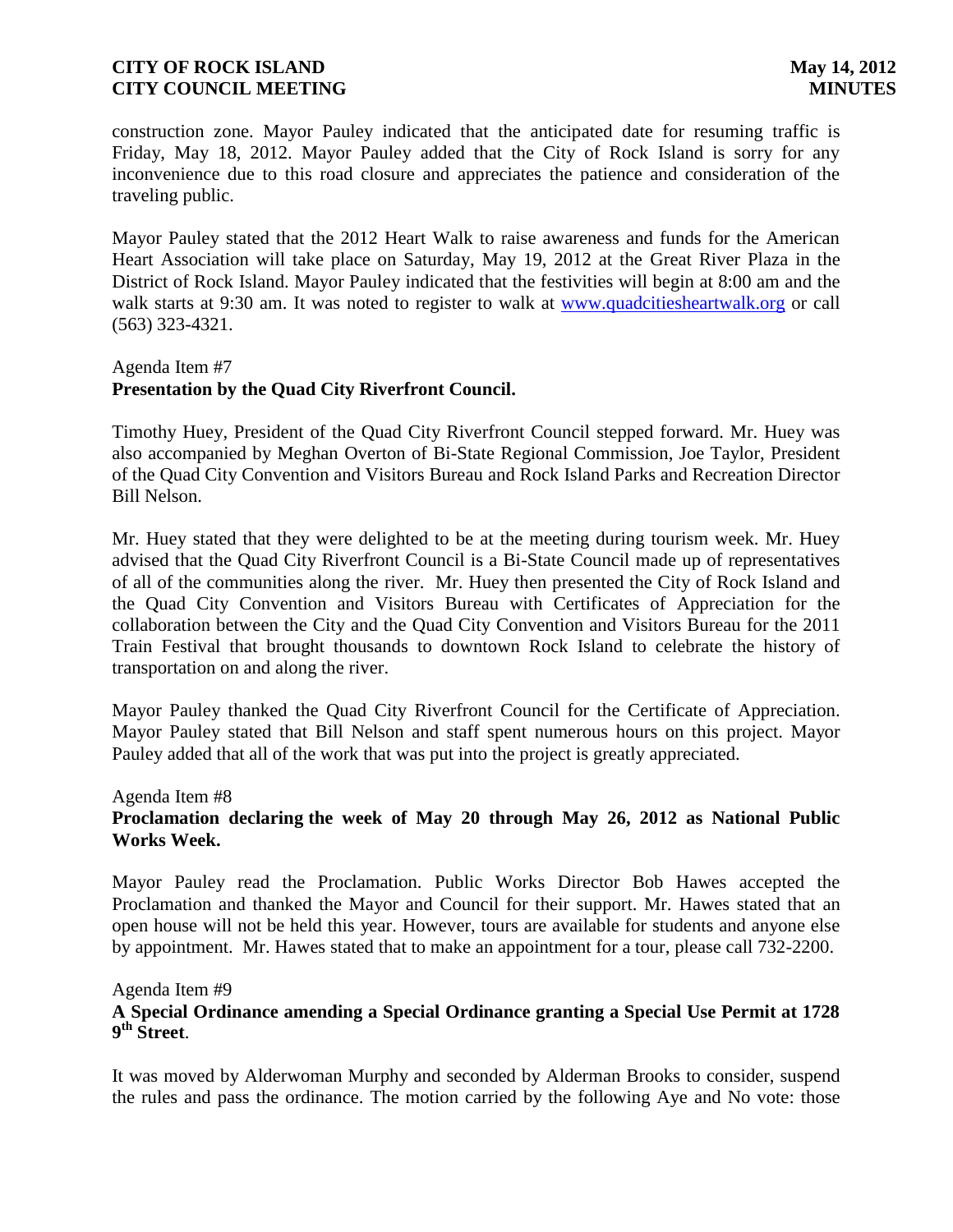voting Aye being, Alderman Foley, Alderman Tollenaer, Alderman Jones, Alderwoman Murphy, Alderman Austin, Alderman Brooks and Alderman Conroy; those voting No, none.

# Agenda Item #10 **A Special Ordinance vacating a 50' by 40' segment of 9½ Street.**

Alderman Conroy moved and Alderman Foley seconded to consider, suspend the rules and pass the ordinance. The motion carried by the following Aye and No vote; those voting Aye being, Alderman Foley, Alderman Tollenaer, Alderman Jones, Alderwoman Murphy, Alderman Austin, Alderman Brooks and Alderman Conroy; those voting No, none.

Agenda Item #11 **CLAIMS**

It was moved by Alderman Austin and seconded by Alderman Foley to accept the following reports and authorize payments as recommended. the motion carried by the following Aye and No vote; those voting Aye being, Alderman Foley, Alderman Tollenaer, Alderman Jones, Alderwoman Murphy, Alderman Austin, Alderman Brooks and Alderman Conroy; those voting No, none.

- a. Report from the Public Works Department regarding payment #2 and final in the amount of \$34,263.35 to Langman Construction for services provided for the 2012 PCC Street Patching project.
- b. Report from the Public Works Department regarding payment #1 in the amount of  $$58,453.50$  to Brandt Construction for services provided for 15<sup>th</sup> Avenue resurfacing from  $33<sup>rd</sup>$  to  $38<sup>th</sup>$  Streets.
- c. Report from the Public Works Department regarding payment #1 in the amount of \$58,998.06 to Walter D. Laud, Inc. for services provided for the 2012 Brick Street Patch Program.
- d. Report from the Public Works Department regarding payment #1 in the amount of \$23,227.25 to Kelly Construction for services provided for the 2012 Mudjacking Program.

# Agenda Item #12 **Claims for the week of May 4 through May 10 in the amount of \$2,591,305.04.**

Alderman Conroy moved and Alderman Jones seconded to allow the claims. The motion carried by the following Aye and No vote; those voting Aye being, Alderman Foley, Alderman Tollenaer, Alderman Jones, Alderwoman Murphy, Alderman Austin, Alderman Brooks and Alderman Conroy; those voting No, none.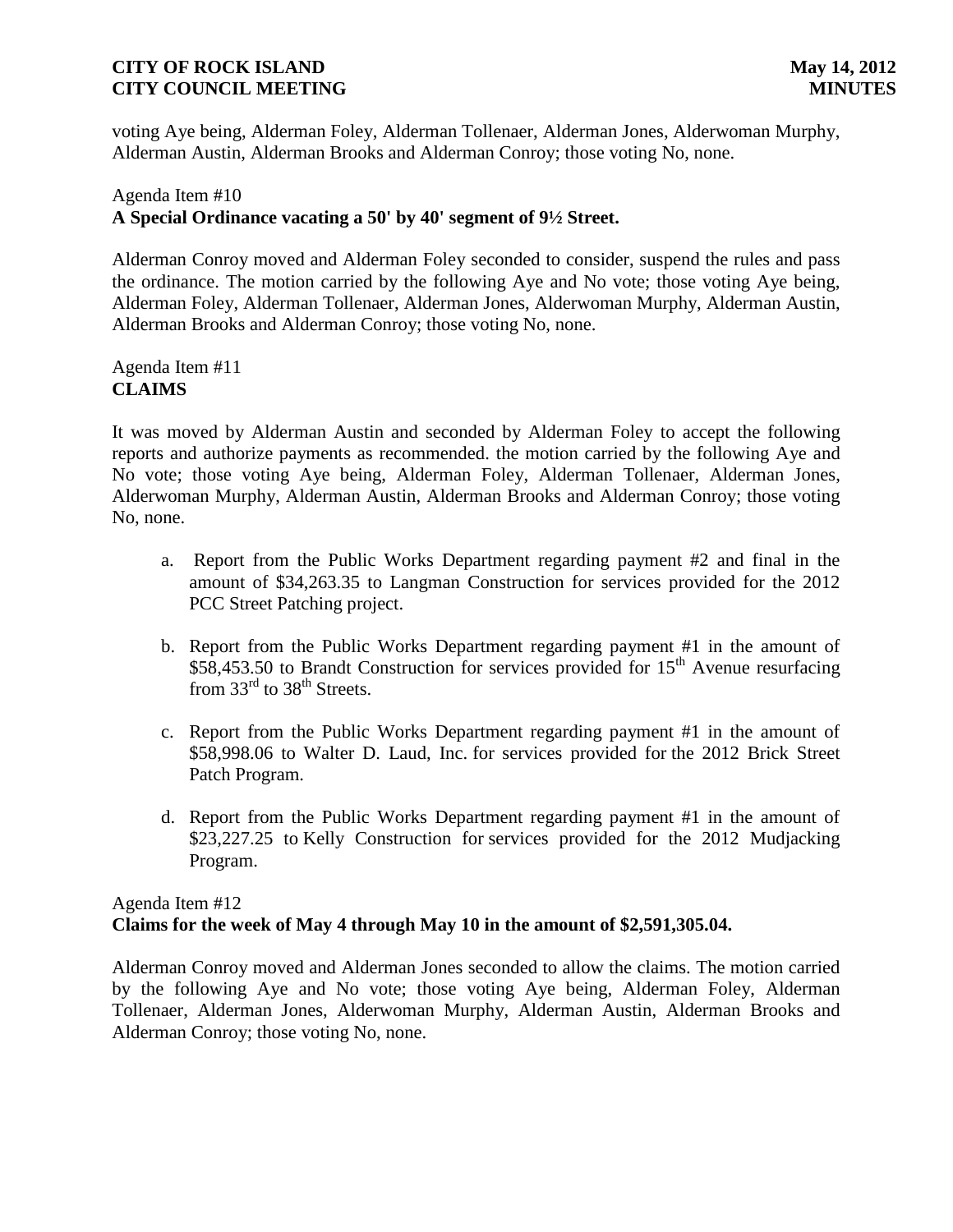#### Agenda Item #13

**Report from the Public Works Department regarding a proposal from Langman Construction, Inc. for reconstruction of 34th Avenue west of the railroad tracks, recommending to reallocate \$45,750.00 of gaming funds from the 24th Street project to pay for this work.**

It was moved by Alderman Jones and seconded by Alderwoman Murphy to approve the proposal and reallocation of gaming funds as recommended and authorize the City Manager to execute the contract documents. The motion carried by the following Aye and No vote; those voting Aye being, Alderman Foley, Alderman Tollenaer, Alderman Jones, Alderwoman Murphy, Alderman Austin, Alderman Brooks and Alderman Conroy; those voting No, none.

#### Agenda Item #14

**Report from the Administrative Services Department regarding a three-year contract for Labor Counsel Legal Services with Pappas, O'Connor and Fildes at the rate of \$165.00 per hour starting July 1, 2012, \$170.00 per hour starting July 1, 2013 and \$175.00 per hour starting July 1, 2014.** 

Alderman Foley moved and Alderman Conroy seconded to approve the three year agreement as recommended and authorize the City Manager to execute the contract documents. The motion carried by the following Aye and No vote; those voting Aye being, Alderman Foley, Alderman Tollenaer, Alderman Jones, Alderwoman Murphy, Alderman Austin, Alderman Brooks and Alderman Conroy; those voting No, none.

#### Agenda Item #15

**Report from the Public Works Department regarding a request from the residents of the 4500 block of 12th Avenue for the replacement of the end of roadway markers installed at the north end of 12th Avenue with something that would be a better match to the charm and style of the neighborhood.**

Note: The motion on the printed Agenda was whether or not to deny the request.

It was moved by Alderwoman Murphy to approve the request by the neighborhood, and authorize the Public Works Department to work with the residents of the neighborhood for the replacement of the end of road way markers that are currently installed, and replace them with something that would be a better match to the charm and style of the neighborhood. Alderman Tollenaer seconded. The motion carried by the following Aye and No vote; those voting Aye being, Alderman Foley, Alderman Tollenaer, Alderman Jones, Alderwoman Murphy, Alderman Austin, Alderman Brooks and Alderman Conroy; those voting No, none.

Agenda Item #16

## **Report from the City Clerk regarding an activity application and Resolution for the annual Ride the River event to be held on Sunday, June 17, 2012**.

Alderman Conroy moved and Alderman Tollenaer seconded to approve the application as recommended and adopt the resolution. The motion carried by the following Aye and No vote;